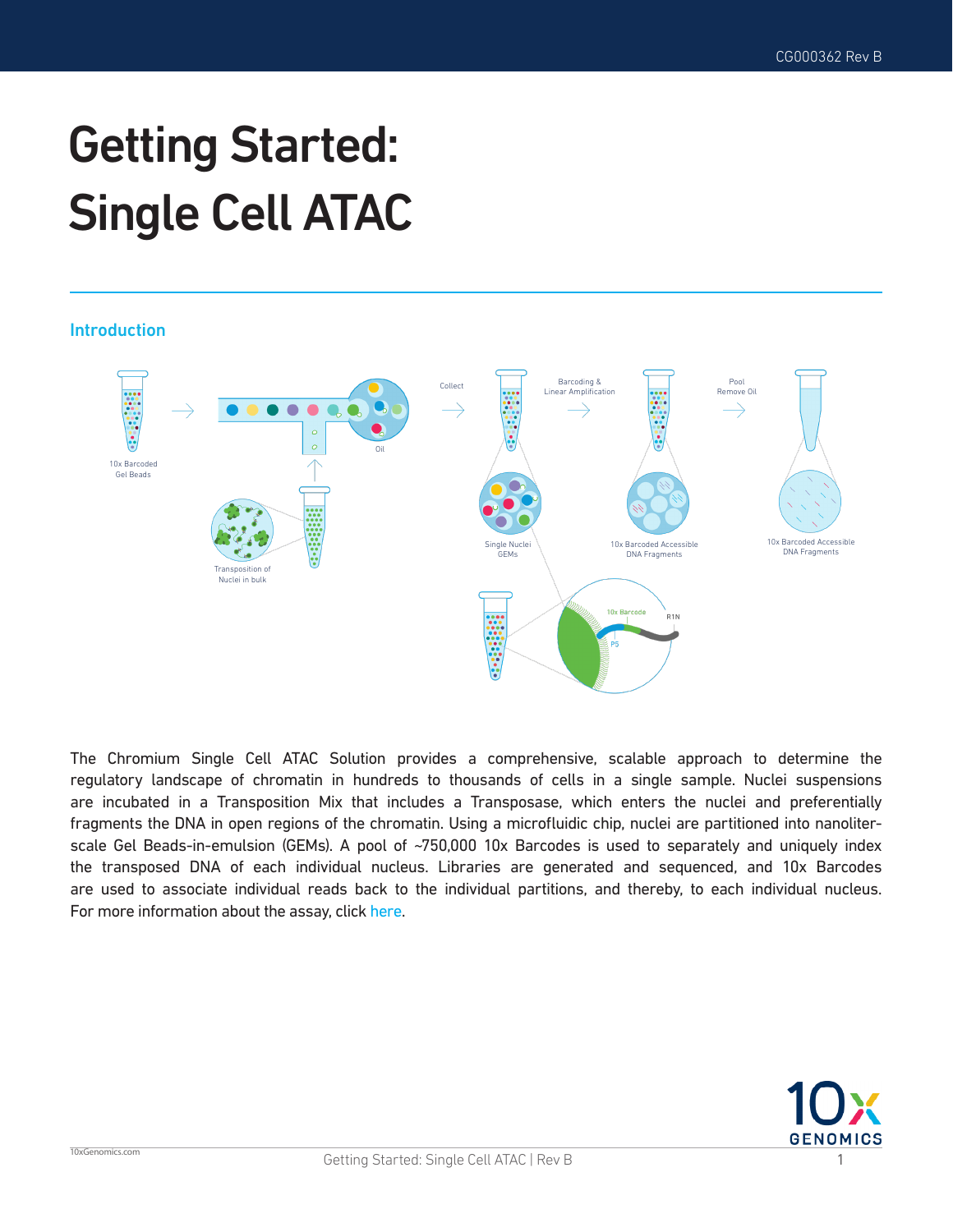## Sample Preparation **Guidelines**

Preparing clean, viable single nuclei suspension is essential for obtaining high quality single cell ATAC data.

To prepare nuclei suspension from cells (fresh or frozen), consult this [Demonstrated](https://support.10xgenomics.com/single-cell-atac/sample-prep/doc/demonstrated-protocol-nuclei-isolation-for-single-cell-atac-sequencing)  [Protocol.](https://support.10xgenomics.com/single-cell-atac/sample-prep/doc/demonstrated-protocol-nuclei-isolation-for-single-cell-atac-sequencing) The protocol includes optional DNase treatment to remove ambient DNA from the samples.

To prepare nuclei suspension from tissue (fresh or frozen), consult this [Demonstrated](https://support.10xgenomics.com/single-cell-atac/sample-prep/doc/demonstrated-protocol-nuclei-isolation-from-mouse-brain-tissue-for-single-cell-atac-sequencing)  [Protocol.](https://support.10xgenomics.com/single-cell-atac/sample-prep/doc/demonstrated-protocol-nuclei-isolation-from-mouse-brain-tissue-for-single-cell-atac-sequencing) The protocol describes nuclei isolation from embryonic mouse brain.

| Counting                                                                                                                                                                                                                                  | <b>Nuclei Concentration</b>                                                                                                                                                                                                                                  | <b>Quality</b>                                                                                                                                                                                                                           |
|-------------------------------------------------------------------------------------------------------------------------------------------------------------------------------------------------------------------------------------------|--------------------------------------------------------------------------------------------------------------------------------------------------------------------------------------------------------------------------------------------------------------|------------------------------------------------------------------------------------------------------------------------------------------------------------------------------------------------------------------------------------------|
| After nuclei isolation, a cell<br>viability stain can be used for<br>staining and counting nuclei.<br>If debris makes nuclei<br>counting challenging, a<br>fluorescent dye that stains<br>nucleic acids may enhance<br>counting accuracy. | 155-7,700 nuclei/µl<br>Nuclei concentration should<br>be adjusted to be within<br>the optimal range for the<br>targeted nuclei recovery.<br>Use an automated cell<br>counter or a hemocytometer<br>with a live/dead stain to<br>determine cell/nuclei count. | During nuclei isolation,<br>the outer cell membrane<br>must be lysed without<br>comprising the nuclear<br>membrane to prevent nuclei<br>leakage. A lysis timecourse<br>is recommended to find<br>the optimal lysis time for a<br>sample. |
|                                                                                                                                                                                                                                           | <b>Consult Guidelines for</b><br>Accurate Target Cell Counts.<br>Measuring nuclei count is<br>critical for accurate target<br>cell recovery, as detailed in<br>this Technical Note.                                                                          | Good quality nuclei<br>suspension should have<br>intact nuclear membranes<br>and should be free of clumps<br>and debris.                                                                                                                 |

#### Challenging Sample Types

[Additional cleanup methods](https://kb.10xgenomics.com/hc/en-us/articles/360046633331-What-cleanup-steps-are-compatible-with-my-ATAC-sample-?source=search), like DNase treatment, filtering, FACS, and/or density centrifugation (listed below), may be used when isolating nuclei from complex and challenging sample types, such as tissues.

| <b>Sample Type</b>    | <b>DNase</b><br><b>Treatment</b> | <b>Filtering</b>                   | <b>FACS</b>       | <b>Density</b><br><b>Centrifugation</b> |
|-----------------------|----------------------------------|------------------------------------|-------------------|-----------------------------------------|
| Cell                  | Yes                              | Yes                                | Yes               | Yes                                     |
| Nuclei                | No                               | <b>Yes</b>                         | Yes, with caution | Yes                                     |
| Limited Nuclei Yield  | No                               | Yes, with a small<br>volume filter | No                | <b>No</b>                               |
| Abundant Nuclei Yield | No                               | Yes                                | Yes               | Yes                                     |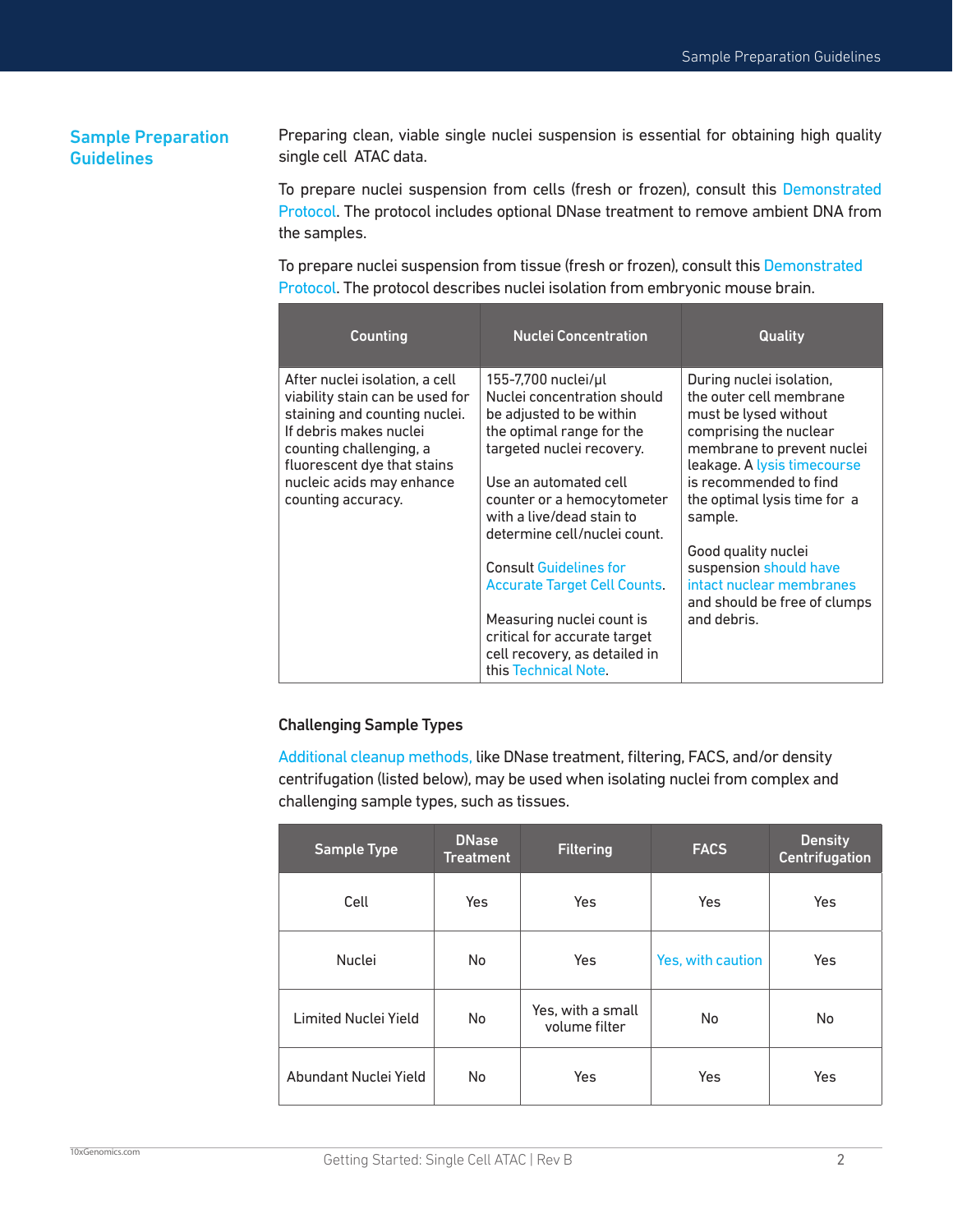# Materials Required and Step Overview

Consult the [user guide](https://www.10xgenomics.com/support/user-guides/single-cell-atac?menu%5BproductNames%5D=Single+Cell+ATAC&menu%5Bthroughput%5D=Standard) for a consumables and equipment list validated by 10x Genomics for executing the Chromium Single Cell ATAC protocol.

To enable seamless experimental planning, a breakdown of the protocol steps, along with execution times and stop & store points are listed below.

10x Genomics how-to [video series](https://pages.10xgenomics.com/sup-how-to-single-cell-atac-v2.html) provides a visual demonstration of the workflow.

|                | <b>Steps</b>                              |                                                                                                                                            | <b>Timing</b>                                                               | <b>Stop &amp; Store</b>                                          |
|----------------|-------------------------------------------|--------------------------------------------------------------------------------------------------------------------------------------------|-----------------------------------------------------------------------------|------------------------------------------------------------------|
| 2 <sub>h</sub> |                                           | <b>Nuclei Isolation</b>                                                                                                                    |                                                                             |                                                                  |
|                |                                           | Dependent on Cell Type                                                                                                                     | $-1-2 h$                                                                    |                                                                  |
|                |                                           | Step 1 - Transposition                                                                                                                     |                                                                             |                                                                  |
|                | 1.1<br>1.2                                | <b>Prepare Transposition Mix</b><br>Isothermal Incubation                                                                                  | $10 \text{ min}$<br>$30 \text{ min}$                                        |                                                                  |
|                |                                           | Step 2 – GEM Generation & Barcoding                                                                                                        |                                                                             |                                                                  |
| 4 <sub>h</sub> | 2.1<br>2.2<br>2.3<br>$2.4^{\circ}$<br>2.5 | Prepare Master Mix<br>Load Chromium Next GEM Chip H<br><b>Run the Chromium Controller</b><br><b>Transfer GEMs</b><br><b>GEM</b> Incubation | $10 \text{ min}$<br>$10 \text{ min}$<br>$18 \text{ min}$<br>3 min<br>45 min | stop 15°C ≤18 h or -20°C ≤ 1 week                                |
|                |                                           | Step 3 - Post GEM Incubation Cleanup                                                                                                       |                                                                             |                                                                  |
| 6 h            | 3.1<br>3.2                                | Post GEM Incubation Cleanup - Dynabeads<br>Post GEM Incubation Cleanup - SPRIselect                                                        | $35 \text{ min}$<br>$15 \text{ min}$                                        | stop $4^{\circ}$ C $\leq$ 72 h or $-20^{\circ}$ C $\leq$ 2 weeks |
|                |                                           | <b>Step 4 – Library Construction</b>                                                                                                       |                                                                             |                                                                  |
|                | 4.1<br>4.2                                | Sample Index PCR<br>Post Sample Index Double Sided Size Selection -<br><b>SPRIselect</b>                                                   | 40 min<br>20 min                                                            | stop 4°C ≤72 h or -20°C long-term                                |
|                | 4.3                                       | Post Library Construction QC                                                                                                               | $60$ min                                                                    |                                                                  |